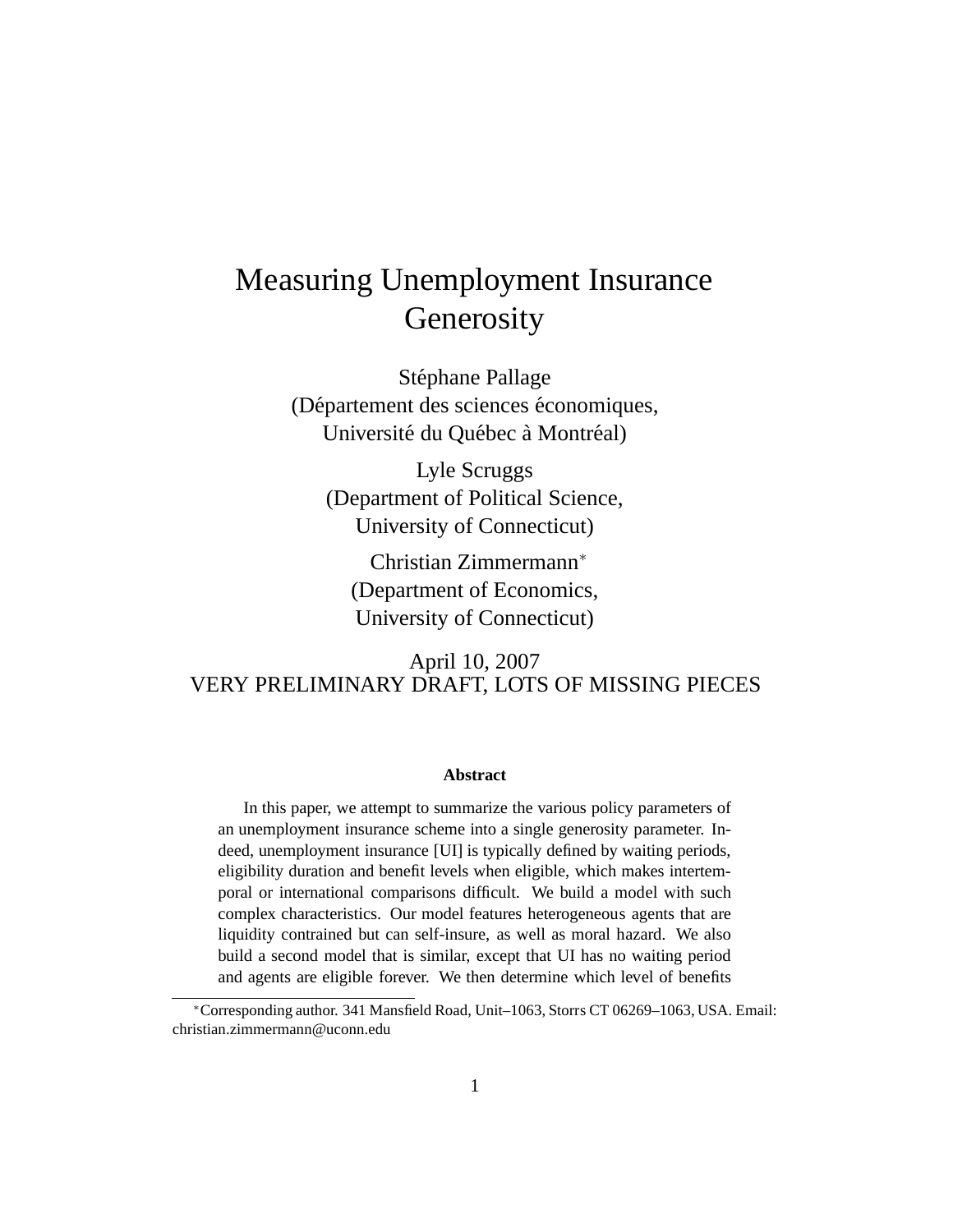in the second model makes agents indifferent between both models. We apply this strategy for the unemployemnt insurance program in the United Kingdom to study how its generosity evolved over time.

## **1 Introduction**

Labor market policies have many dimensions and thus are difficult to compare through time and space. In this paper, we want to contribute to a better understanding of how generous, in an aggregate sense, labor market policies are. We apply this to unemployment insurance. Specifically, we want to study how the generosity of unemployment insurance has evolved in the United Kingdom by summarizing all dimensions of this policy into one parameter. This methodology can be used for other countries, thus ultimately also to compare different unemployment insurance systems in the world.

Quite obviously, we are not the first ones to try and compare UI systems. Notably, the OECD has a research program that makes international comparisons of UI coverage for very specific types of workers. Martin (1996) summarizes these results. Also Scruggs (2006) compiles various measures of social programs for a specific type of household and looks how they compare, one dimension at a time, through space and time. These works, however, ignore how the local labor market conditions may matter. For example, whether the reduction of the eligibility period for UI benefits matters depends on local unemployment duration. Thus while duration of benefits is much shorter in the United States than in many European countries, this does not necessarily mean that the US unemployment insurance is less generous, as unemployment duration is also much shorter, and US program may be more generous on other dimensions that matter more for its labor market.

The approach we take here is one of economic simulations in which we compare an economy having the complete characteristics of the actual UI program to an economy with a one-dimensional UI program. This single dimension is the level of UI benefits with no time limit. We measure the overall generosity of an unemployment insurance program as the level of benefits in the one-dimensional UI program that makes agents indifferent between that and the actual programs. The base model we use is one of households facing repeated employment lotteries. They are liquidity constrained and they can try to self-insure against these shocks if the UI program is not generous enough. This economy also exhibits moral hazard, which influences the optimal generosity, as seen in Hansen and Imrohoroğlu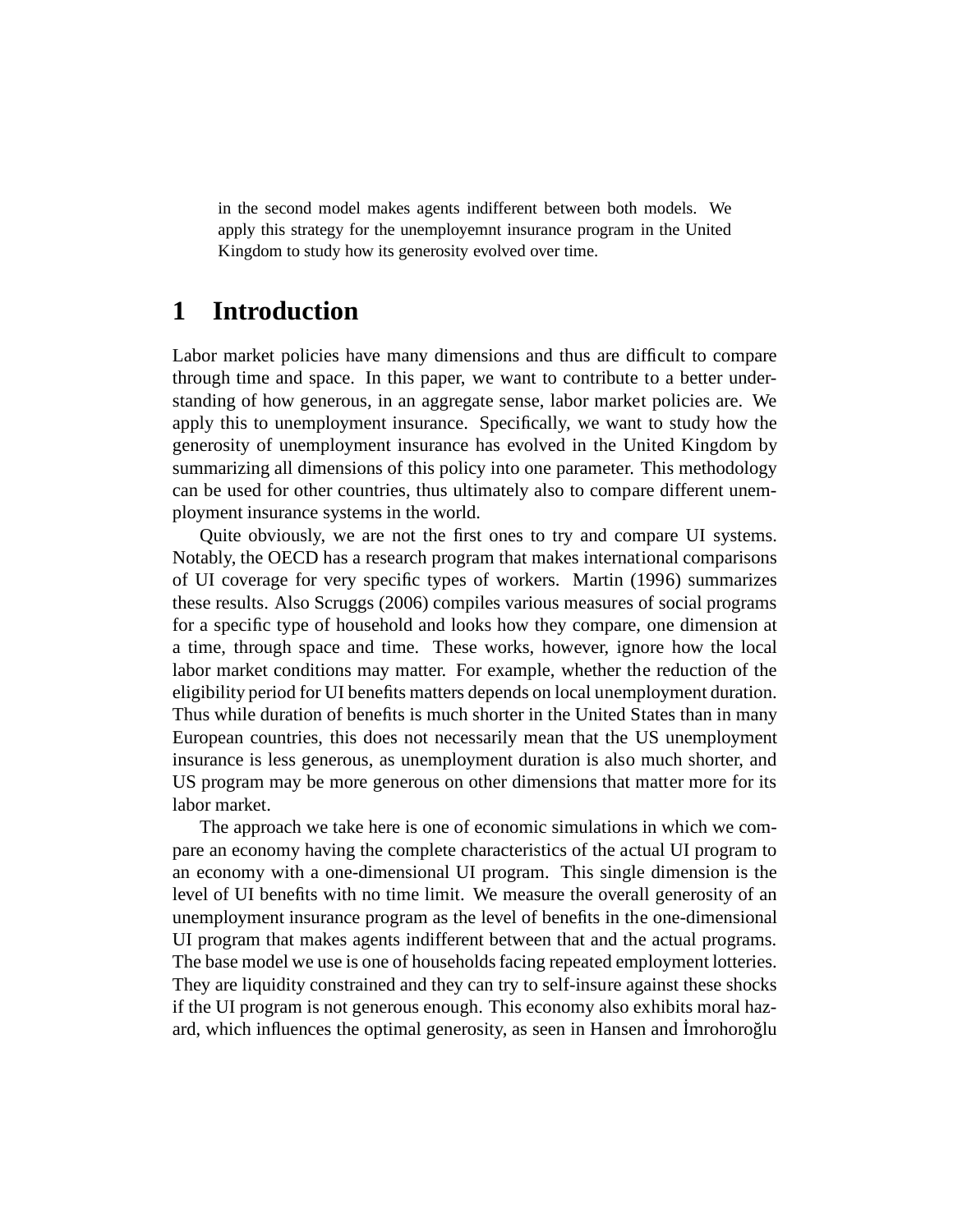(1992) and Pallage and Zimmermann (2001) in a similar set-up.

In the following sections, we first detail the modeling approach, then discuss the parametrization of the households, the labor market and the UI policies. This calibration procedure is crucial, as we want to obtain quantitative answers. We then provide results and conclude.

## **2 Modeling Approach**

We use two models, the first with a detailed unemployment insurance program, the second with a simplified one. For exposition purposes, we want to start by describing the common parts, i.e., the household problem.

#### **2.1 The household problem**

Households care about consumption and leisure, and they maximize an infinite stream of expected, discounted utilities. They can accumulate assets, but are not allowed to borrow. Every period, they get an employment opportunity or not, whose likelihood depends on whether the got an opportunity the period before. They may chose to turn down a job opportunity. An unemployment insurance system is in place, which allows households to obtain some benefits under some conditions.

Let us be more precise: The preferences of each household can be represented by the following function

$$
\max E_0 \sum_{t=1}^{\infty} \beta^t u(c_t, l_t)
$$

where  $u(\cdot)$  is a utility function with the usual properties, i.e. increasing in each argument and concave;  $l_t = 1$  for someone who does not work,  $l_t = 1 - h$  for someone who works. Asset holding of the households evolve according to

$$
m_{t+1} = m_t + y_t^d - c_t, \quad m_t > 0 \quad \forall t
$$

where  $y_t^d$  is the disposable income:

$$
y_t^d = \begin{cases} (1 - \tau)y & \text{if employed} \quad (w = e) \\ (1 - \tau)\theta y & \text{if eligible to UI} \quad (w = i) \\ 0 & \text{if unemployed and not eligible} \quad (w = u) \end{cases}
$$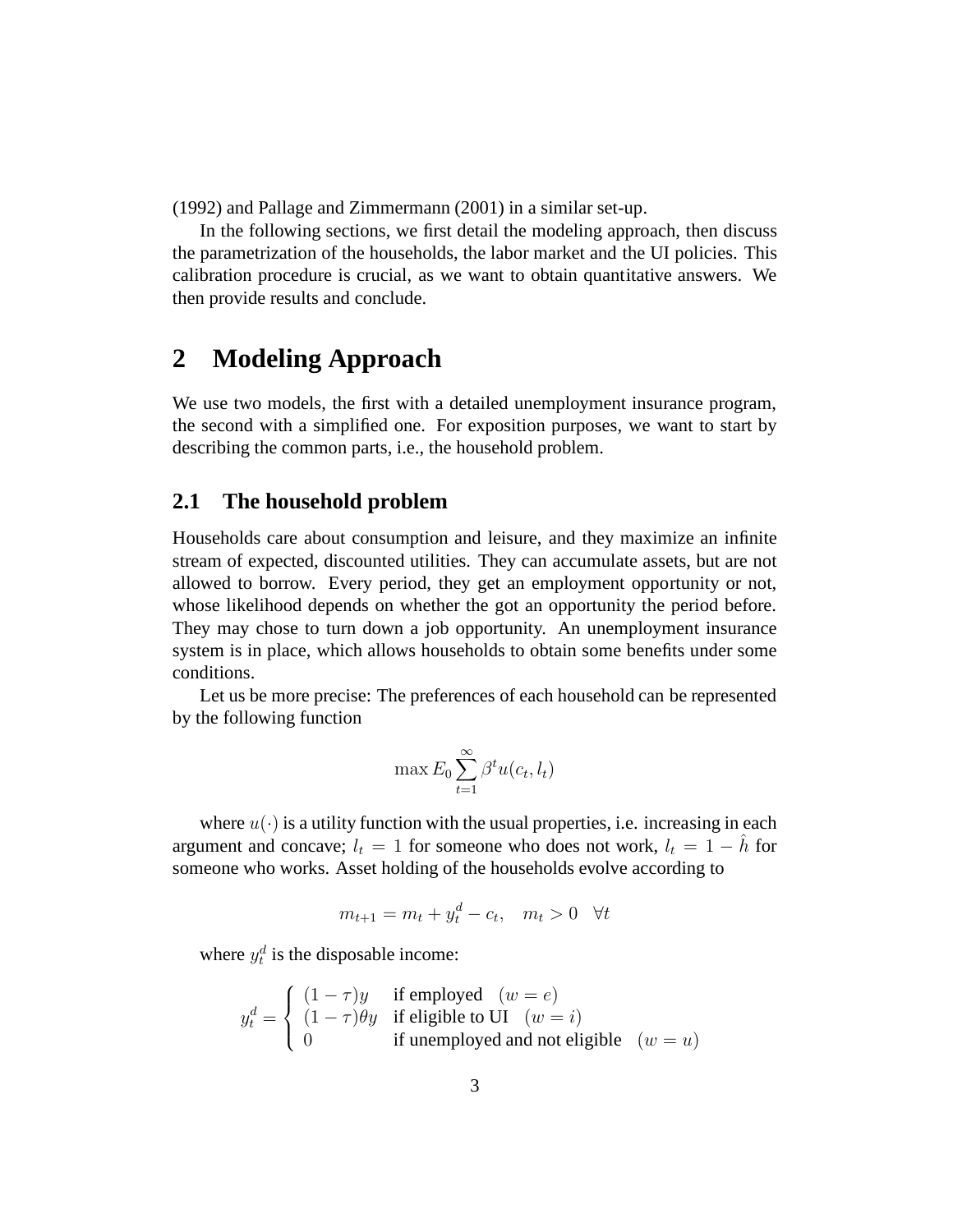where  $\tau$  is a tax rate used to raise the necessary revenue to finance the unemployment insurance program. Eligibility for unemployment insurance benefits may be dictated by various indicators, summarized by  $\alpha$  that will be specified for each model below. For the moment let us simply say that eligibility depends on a vector of variables  $s_t$  that evolves according to some, potentially endogenous, law of motion:

$$
s_{t+1} = \chi(s_t)
$$

Finally, households obtain every period a draw from a job opportunity lottery, following a binomial Markov process. The complete household problem can be represented in recursive form, thus the Bellman equation of a worker with an employment offer is:

$$
V(m, s|e; \alpha) = \max \left\{ \begin{array}{l} \max_{m'} u(c, 1 - \hat{h}) + \beta \int_{s'|e} V(m', s'; \alpha) d(s'|e) \\ \max_{m'} \int_w u(c, 1) dw + \beta \int_{s'|u} V(m', s'; \alpha) d(s'|u) \end{array} \right.
$$
  
\n
$$
S.T. \qquad m' = m + y^d(w, s; \alpha) - c
$$
  
\n
$$
m' \ge 0
$$
  
\n
$$
s' = \chi(s)
$$

For a worker without an employment offer, the Bellman equation can be written:

$$
V(m, s|u; \alpha) = \max_{m'} u(c, 1) + \beta \int_{s'|u} V(m', s'; \alpha) d(s'|u)
$$
  
S.T. 
$$
m' = m + y^d(i, s; \alpha) - c
$$
  

$$
m' \ge 0
$$
  

$$
s' = \chi(s)
$$

#### **Equilibrium**

An equilibrium is an allocation of work, asset and consumption for all agents, a value function  $v(\cdot)$  and a tax rate  $\tau$  such that:

- agents solve their individual intertemporal problems, given  $(\alpha, \tau)$ ;
- the unemployment insurance agency balances its budget;
- there is an invariant distribution of agents.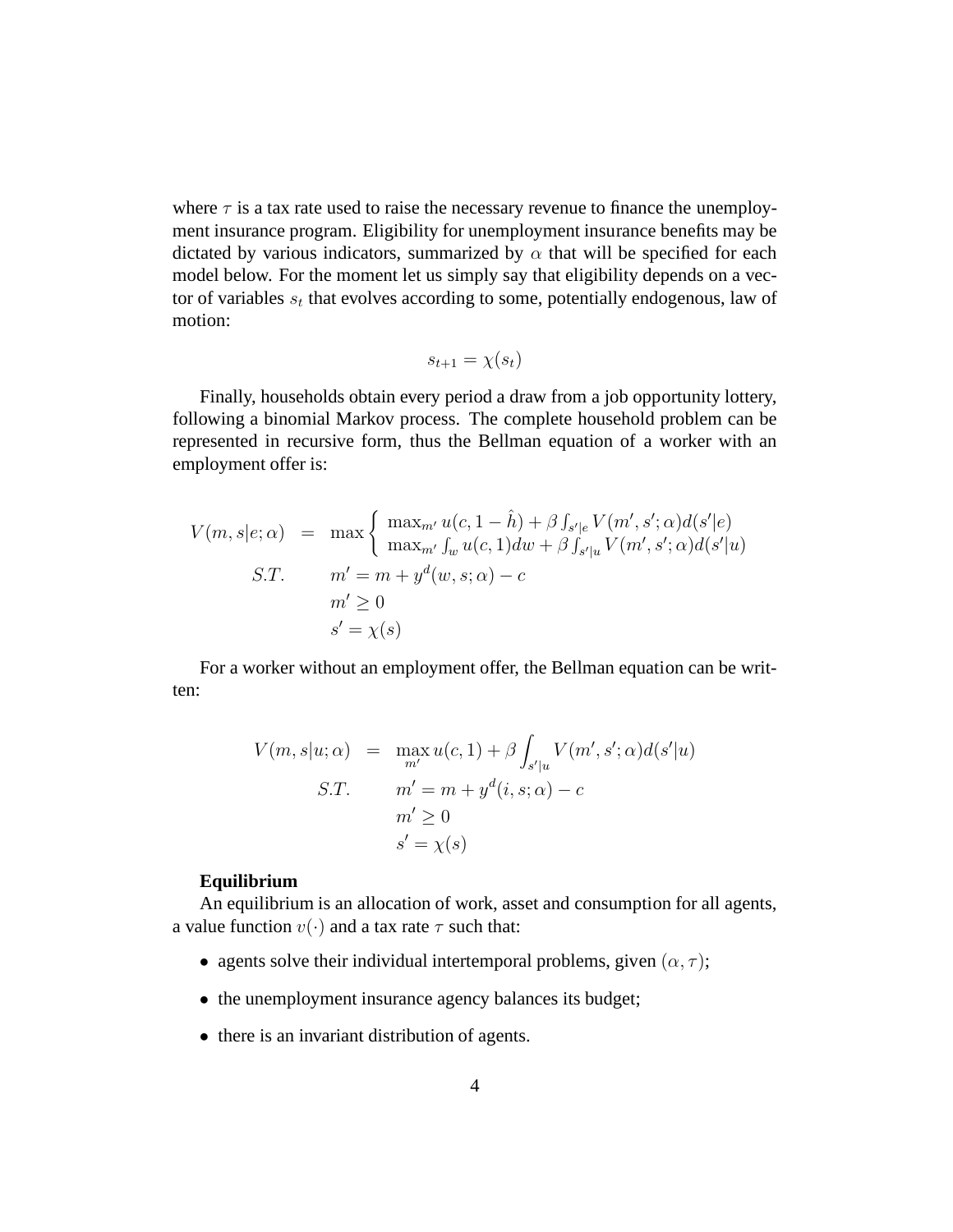### **2.2 The simplified UI program**

We need to make specific what makes an unemployed worker eligible for unemployment insurance, that is we need to specify  $\alpha$ . For the simplified UI program, we assume that unemployment benefits can be obtained immediately and that unemployed workers stay eligible forever and obtain every period the same proportion  $\theta$  of their income. Finally, monitoring is characterized by a probability of success in shirking of  $\pi$  only when the worker has been previously unemployed. In other words, a quitter cannot shirk successfully, but a searcher can with probability  $\pi$ . The simplified UI program thus has the following vector of parameters:

$$
\alpha = (\theta, \pi).
$$

This is the set of parameters we want to map the detailed UI program to.

#### **2.3 The detailed UI program**

Now we want to describe a real world UI program as completely as computationally feasible. It has the following components:

- 1. A waiting period  $a$ , i.e., unemployed workers have to wait some time before becoming eligible for benefits.
- 2. An eligibility period z, i.e., how many periods an unemployed worker can obtain benefits.
- 3. The proportion of income that unemployed workers obtain as benefits,  $\theta(j)$ , which may vary through the unemployment spell  $(j = a + 1, ..., z)$ .
- 4. The probability of shirking success for searchers,  $\pi$ .

Thus, the set of policy parameters we want to use from the data is:

$$
\alpha = (a, z, \{\theta(j)\}_{j=a+1,\dots, z}, \pi).
$$

We can now turn to finding those policy parameters for the economies of interest.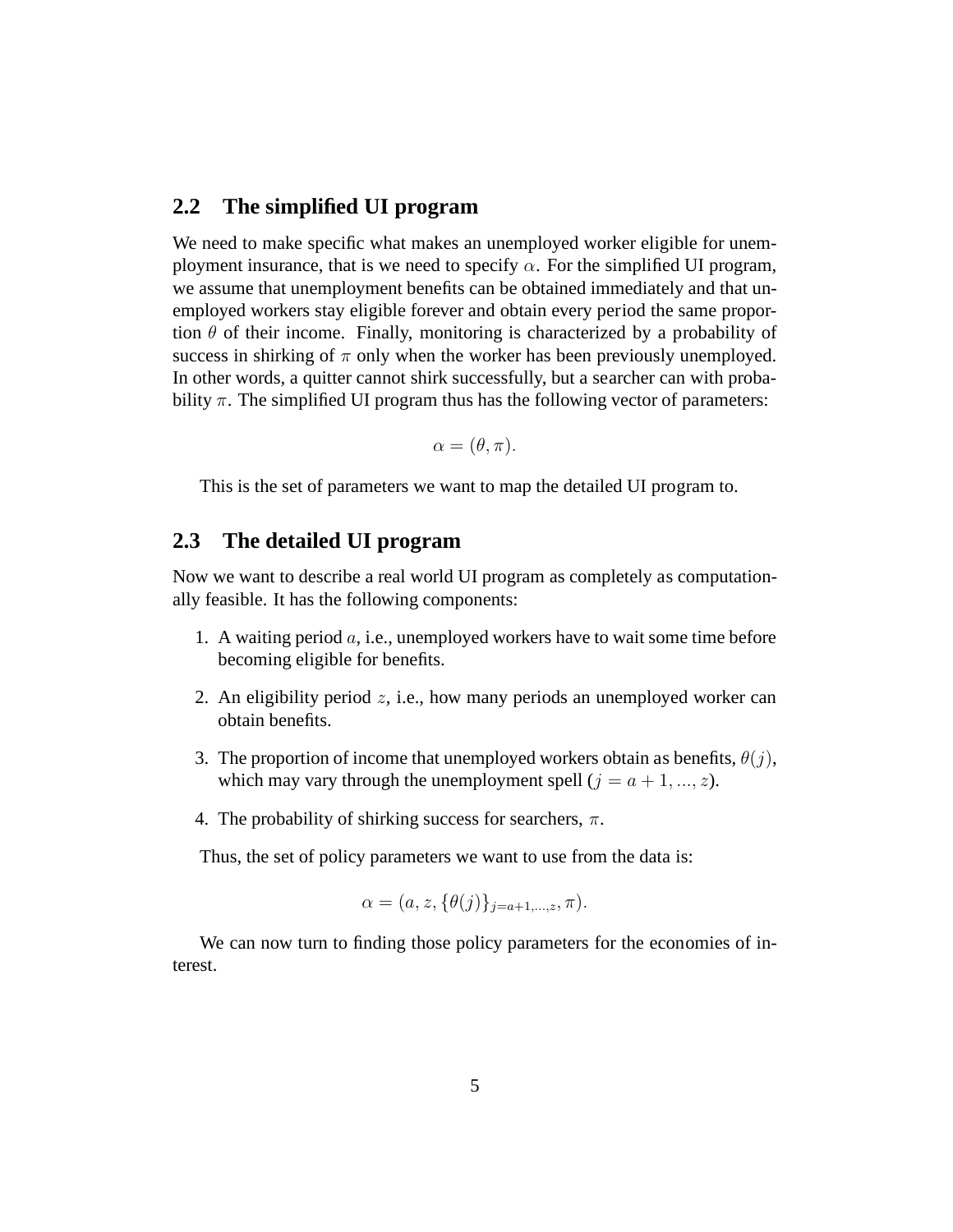## **3 Parametrization to the United Kingdom**

In this first exercice, we want to see how the generosity of the UI program, as summarized by  $\theta$  in the simplified setup, may change through time. For this purpuse, we use the characteristics  $\alpha$  for the United Kingdom for every year, along with the relevant labor market data to parametrize the job opportunities lottery.

For  $\alpha$ , we use the data compiled in Scruggs (2006). For the lottery, we note that in a binomial Markov process, the probability of getting a job offer while unemployed is the inverse of unemployment duration, and then the probability of getting a job offer while employed determined the unemployment rate. Thus, we use time series for the unemployment rate and unemployment duration to parametrize the lottery in each year.

One parameter for which we do not have observations is  $\pi$ . Here we want to explore with several values that are plausible, namely 0, .1 and .2.

The remaining parameters and functional forms are standard to the literature. Following Hansen and Imrohoroğlu (1992) and the literature that followed, we let the utility function be

$$
u(c,l) = \frac{(c^{\sigma}l^{1-\sigma})^{1-\gamma}}{1-\gamma} - 1
$$

with  $\sigma = 0.67$  and  $\gamma = 2.5$ . Also, we set  $\beta$  such that it corresponds to a discount rate of 4% per year.

### **4 Results**

To obtain results, we first solve numerically the model with the detailed UI program for each year in the sample. This is performed by transforming the state space, in particular assets  $m$ , into a grid, then using discrete dynamic programming techniques to obtain a solution through iterations on the value function. Given the resulting value function and invariant distribution of agent types, we can obtain the expected value of a UI program, call it W.

The next step is then to solve the model with the simplified UI program with the same  $\pi$  using the same technique. We search through various values of  $\theta$  until we find the one that provides an expected value that is the closest to W.

Please bear with us, results are not ready for display yet.